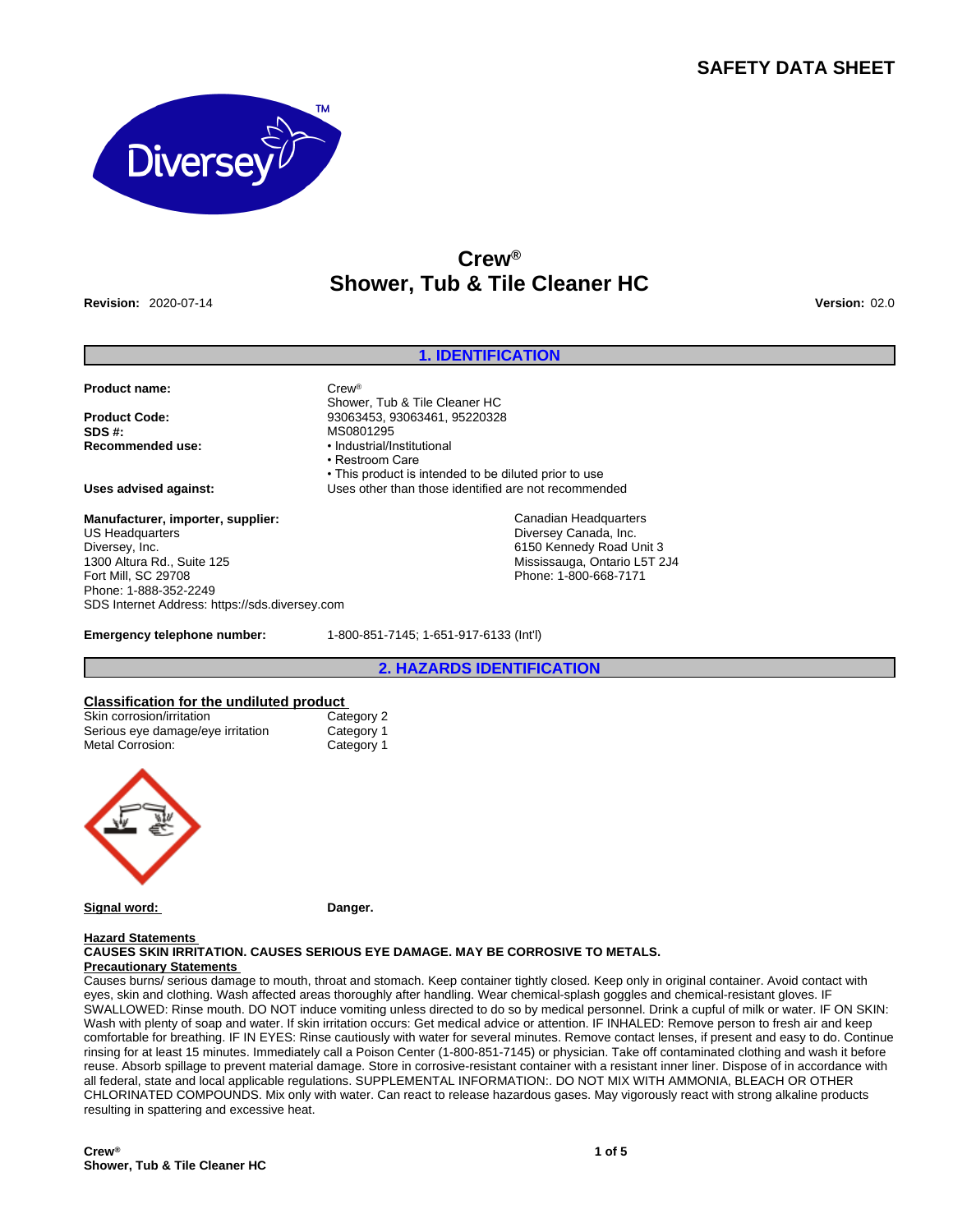### **Classification for the diluted product** @ 1:40

This product, when diluted as stated on the label, is not classified as hazardous according to OSHA 29CFR 1910.1200 (HazCom 2012-GHS) and Canadian Hazardous Products Regulations (HPR) (WHMIS 2015-GHS).

#### **Hazard and Precautionary Statements**

None required.

# **3. COMPOSITION/INFORMATION ON INGREDIENTS**

# **Classified Ingredients**

| Ingredient(s)                                    | CAS#       | Weight %      |
|--------------------------------------------------|------------|---------------|
| Urea hydrochloride                               | 506-89-8   | $10 - 30%$    |
| Alcohol, C9-C11, ethoxylated                     | 68439-46-3 | 7 - 13%       |
| β-Alanine, N-(2-carboxyethyl)-N-dodecyl-, sodium | 14960-06-6 | $1 - 5%$      |
| salt                                             |            |               |
| Sodium acrylate                                  | 7446-81-3  | $> 0.1 - 1\%$ |

# **4. FIRST AID MEASURES**

# **Undiluted Product:**

**Eyes:** IF IN EYES: Rinse cautiously with water for several minutes. Remove contact lenses, if present and easy to do. Continue rinsing for at least 15 minutes.

**Skin:** IF ON SKIN: Wash with plenty of soap and water. If skin irritation occurs: Get medical advice/attention.

**Inhalation:** IF INHALED: Remove person to fresh air and keep comfortable for breathing.

**Ingestion:** IF SWALLOWED: Rinse mouth. DO NOT induce vomiting unless directed to do so by medical personnel. Drink a cupful of milk or water.

**Most Important Symptoms/Effects:** No information available. **Immediate medical attention and special treatment needed** Not applicable.

# **Diluted Product:**

**Eyes:** Rinse with plenty of water. **Skin:** No specific first aid measures are required **Inhalation:** No specific first aid measures are required **Ingestion:** IF SWALLOWED: Call a Poison Center (1-800-851-7145) or doctor/physician if you feel unwell.

# **5. FIRE-FIGHTING MEASURES**

**Specific methods:** No special methods required<br> **Suitable extinguishing media:** The product is not flammable

The product is not flammable. Extinguish fire using agent suitable for surrounding fire. **Specific hazards: Corrosive material (See sections 8 and 10).** Corrosive material (See sections 8 and 10).

**Special protective equipment for firefighters:** As in any fire, wear self-contained breathing apparatus pressure-demand, MSHA/NIOSH (approved or equivalent) and full protective gear.

**Extinguishing media which must not be used for safety reasons:** No information available.

# **6. ACCIDENTAL RELEASE MEASURES**

**Personal precautions:** Put on appropriate personal protective equipment (see Section 8.). **Environmental precautions and clean-up methods:**  Clean-up methods - large spillage. Absorb spill with inert material (e.g. dry sand or earth), then place in a chemical waste container. Use a water rinse for final clean-up.

#### **7. HANDLING AND STORAGE**

**Handling:** Can react to release hazardous gases. Do not mix with other products or chemicals except as directed on the label. Mix only with water. Avoid contact with skin, eyes and clothing. Wash thoroughly after handling. Do not taste or swallow. Product residue may remain on/in empty containers. All precautions for handling the product must be used in handling the empty container and residue. Avoid breathing vapors or mists.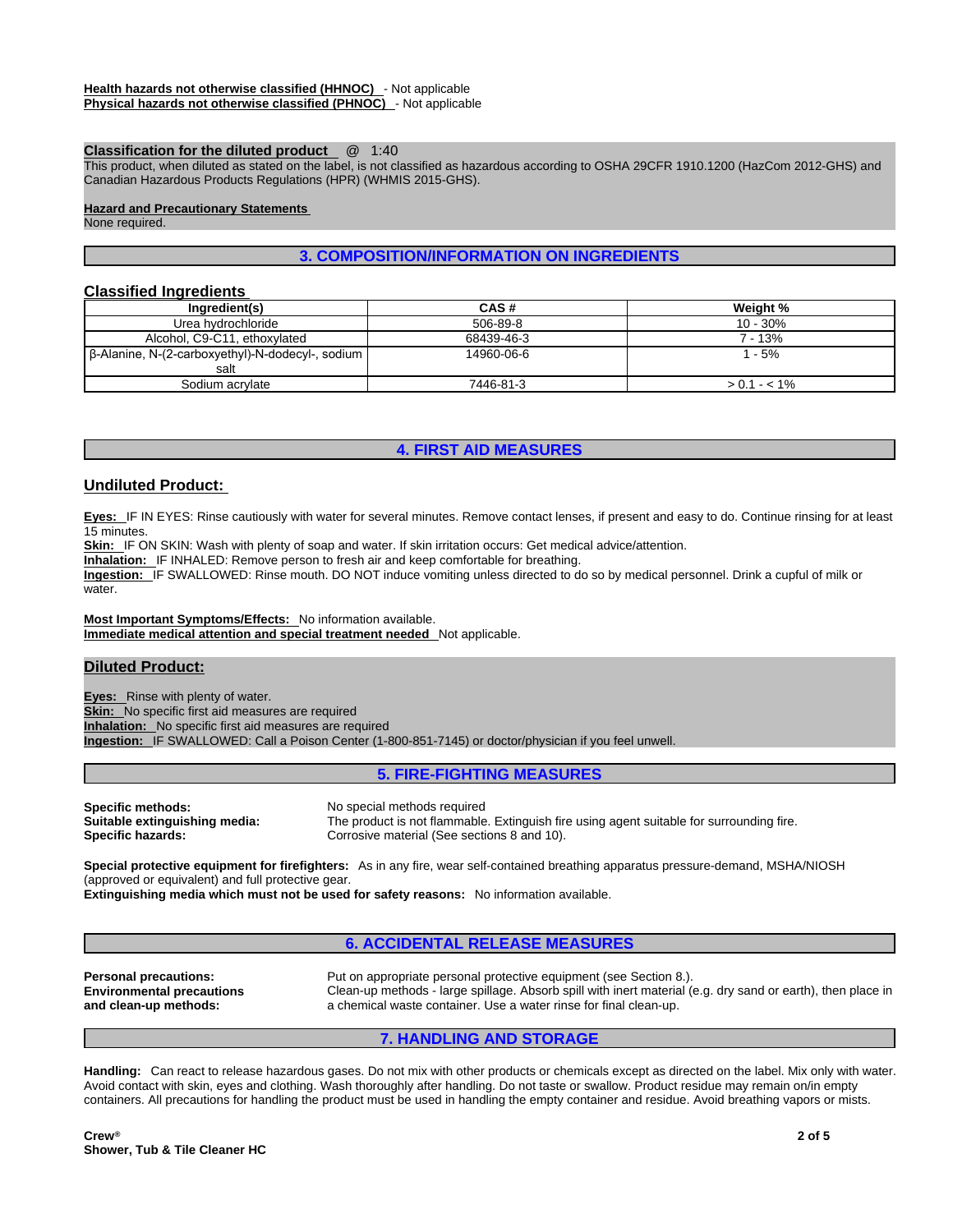Use only with adequate ventilation. Remove and wash contaminated clothing and footwear before re-use. Absorb spillage to prevent material damage. FOR COMMERCIAL AND INDUSTRIAL USE ONLY. **Storage:** Store in corrosive-resistant container with a resistant inner liner.

**Aerosol Level (if applicable) :** Not applicable.

# **8. EXPOSURE CONTROLS / PERSONAL PROTECTION**

**Exposure Guidelines:** This product, as supplied, does not contain any hazardous materials with occupational exposure limits established by the region specific regulatory bodies.

#### **Undiluted Product:**

**Engineering measures to reduce exposure:**

Good general ventilation should be sufficient to control airborne levels.

#### **Personal Protective Equipment**

It is the responsibility of the employer to determine the potential risk of exposure to hazardous chemicals for employees in the workplace in order to determine the necessity, selection, and use of personal protective equipment.

| Eye protection:                | Chemical-splash goggles.                                                       |
|--------------------------------|--------------------------------------------------------------------------------|
| Hand protection:               | Chemical-resistant gloves.                                                     |
| Skin and body protection:      | If major exposure is possible, wear suitable protective clothing and footwear. |
| <b>Respiratory protection:</b> | No personal protective equipment required under normal use conditions.         |
| Hygiene measures:              | Handle in accordance with good industrial hygiene and safety practice.         |

#### **Diluted Product:**

**Engineering measures to reduce exposure:** Good general ventilation should be sufficient to control airborne levels.

#### **Personal Protective Equipment**

**Eye protection:** No personal protective equipment required under normal use conditions. **Hand protection:** No personal protective equipment required under normal use conditions. **Skin and body protection:** No personal protective equipment required under normal use conditions. **Respiratory protection:** No personal protective equipment required under normal use conditions. **Hygiene measures:** Handle in accordance with good industrial hygiene and safety practice.

# **9. PHYSICAL AND CHEMICAL PROPERTIES**

**Explosion limits: - upper:** Not determined **- lower:** Not determined **Physical State:** Liquid **Color:** Clear Fluorescent Red<br> **Evaporation Rate:** No information available **Color:** Color: Fresh **Evaporation Rate:** No information available **Odor threshold:** No information available. **Boiling point/range:** Not determined **Melting point/range:** Not determined **Decomposition temperature:** Not determined **Autoignition temperature:** No information available **Solubility:** Completely Soluble **Solubility in other solvents:** No information available **Relative Density (relative to water):** 1.1 **Density: Specific gravity:** 1.095 Kg/L **Vapor density:** No information available **Bulk density:** No information available **Vapor pressure:** No information available. **Flash point (°F):** > 200 °F > 93 °C **Partition coefficient (n-octanol/water):** No information available **Viscosity:** 5 **Elemental Phosphorus:** 0.00 % by wt. **VOC:** 0 % \* **pH:** < 2 **Flammability (Solid or Gas):** Not applicable **Corrosion to metals:** Metal corrosive **Sustained combustion:** Not applicable

# **Dilution pH:**

 $\sim$  2 and 2 and 2 and 2 and 2 and 2 and 2 and 2 and 2 and 2 and 2 and 2 and 2 and 2 and 2 and 2 and 2 and 2 and 2 and 2 and 2 and 2 and 2 and 2 and 2 and 2 and 2 and 2 and 2 and 2 and 2 and 2 and 2 and 2 and 2 and 2 and **Dilution Flash Point (°F):** > 200 °F > 93.4 °C **VOC % by wt. at use dilution:** 0.0007 %

\* - Title 17, California Code of Regulations, Division 3, Chapter 1, Subchapter 8.5, Article 2, Consumer Products, Sections 94508

**10. STABILITY AND REACTIVITY**

**Reactivity:** Not Applicable **Stability:** The product is stable

**Possibility of hazardous reactions:** May vigorously react with strong alkaline products resulting in spattering and excessive heat.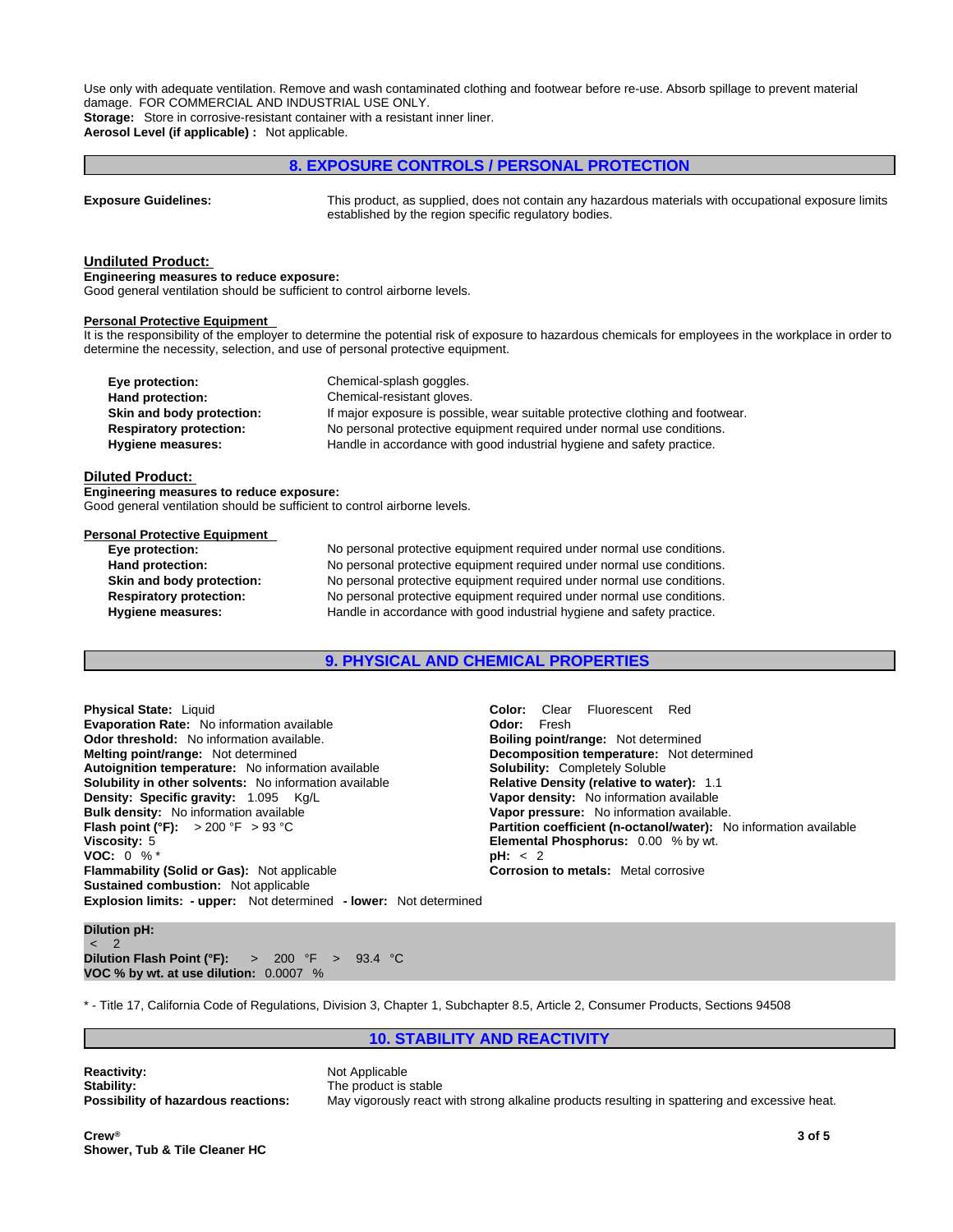**Hazardous decomposition products:** None reasonably foreseeable.<br>**Materials to avoid:** Strong bases. Ammonia. Do ne

**Materials to avoid:** Strong bases. Ammonia. Do not mix with chlorinated products (such as bleach). Do not mix with any other product or chemical unless specified in the use directions.

**Conditions to avoid:** None known.

**11. TOXICOLOGICAL INFORMATION**

# **Information on likely routes of exposure:**

Skin contact, Inhalation, Ingestion, Eye contact

#### **Delayed, immediate, or chronic effects and symptoms from short and long-term exposure**

**Skin contact:** Causes skin irritation. Symptoms may include pain (which may be delayed), redness, and/or discomfort. **Eye contact:** Corrosive. Causes serious eye damage. Symptoms may include pain, burning sensation, redness, watering, blurred vision or loss of vision.

**Ingestion:** Causes burns/ serious damage to mouth, throat and stomach. Symptoms may include stomach pain and nausea. **Inhalation:** May cause irritation and corrosive effects to nose, throat and respiratory tract. Symptoms may include coughing and difficulty breathing.

**Sensitization:** No known effects.

**Target Organs (SE):** None known

**Target Organs (RE):** None known

**Numerical measures of toxicity ATE - Oral (mg/kg):** 3400

**12. ECOLOGICAL INFORMATION**

**Ecotoxicity:** No information available.

**Persistence and Degradability:** No information available.

**Bioaccumulation:** No information available.

# **13. DISPOSAL CONSIDERATIONS**

**Waste from residues / unused products (undiluted product):** This product, as sold, if discarded or disposed, is a hazardous waste according to Federal regulations (40 CFR 261.4 (b)(4)). Under RCRA, it is the responsibility of the user of the product to determine, at the time of disposal, whether the waste solution meets RCRA criteria for hazardous waste. Dispose in compliance with all Federal, state, provincial, and local laws and regulations.

**Waste from residues / unused products (diluted product):** This product, when diluted as stated on this SDS, is a hazardous waste according to Federal regulations (40 CFR 261.4 (b)(4)). Under RCRA, it is the responsibility of the user of the product to determine, at the time of disposal, whether the waste solution meets RCRA criteria for hazardous waste. Dispose in compliance with all Federal, state, provincial, and local laws and<br>regulations.

**RCRA Hazard Class (undiluted product):** D002 Corrosive Waste **RCRA Hazard Class (diluted product):** D002 Corrosive Waste **Contaminated Packaging:** Do not re-use empty containers.

# **14. TRANSPORT INFORMATION**

**DOT/TDG/IMDG:** The information provided below is the full transportation classification for this product. This description does not account for the package size(s) of this product, that may fall under a quantity exception, according to the applicable transportation regulations. When shipping dangerous goods, please consult with your internal, certified hazardous materials specialist to determine if any exceptions can be applied to your<br>shipment.

**DOT (Ground) Bill of Lading Description:** UN3265, CORROSIVE LIQUID, ACIDIC, ORGANIC, N.O.S., (urea hydrochloride), 8, III

**IMDG (Ocean) Bill of Lading Description:** UN3265, CORROSIVE LIQUID, ACIDIC, ORGANIC, N.O.S., (urea hydrochloride), 8, III